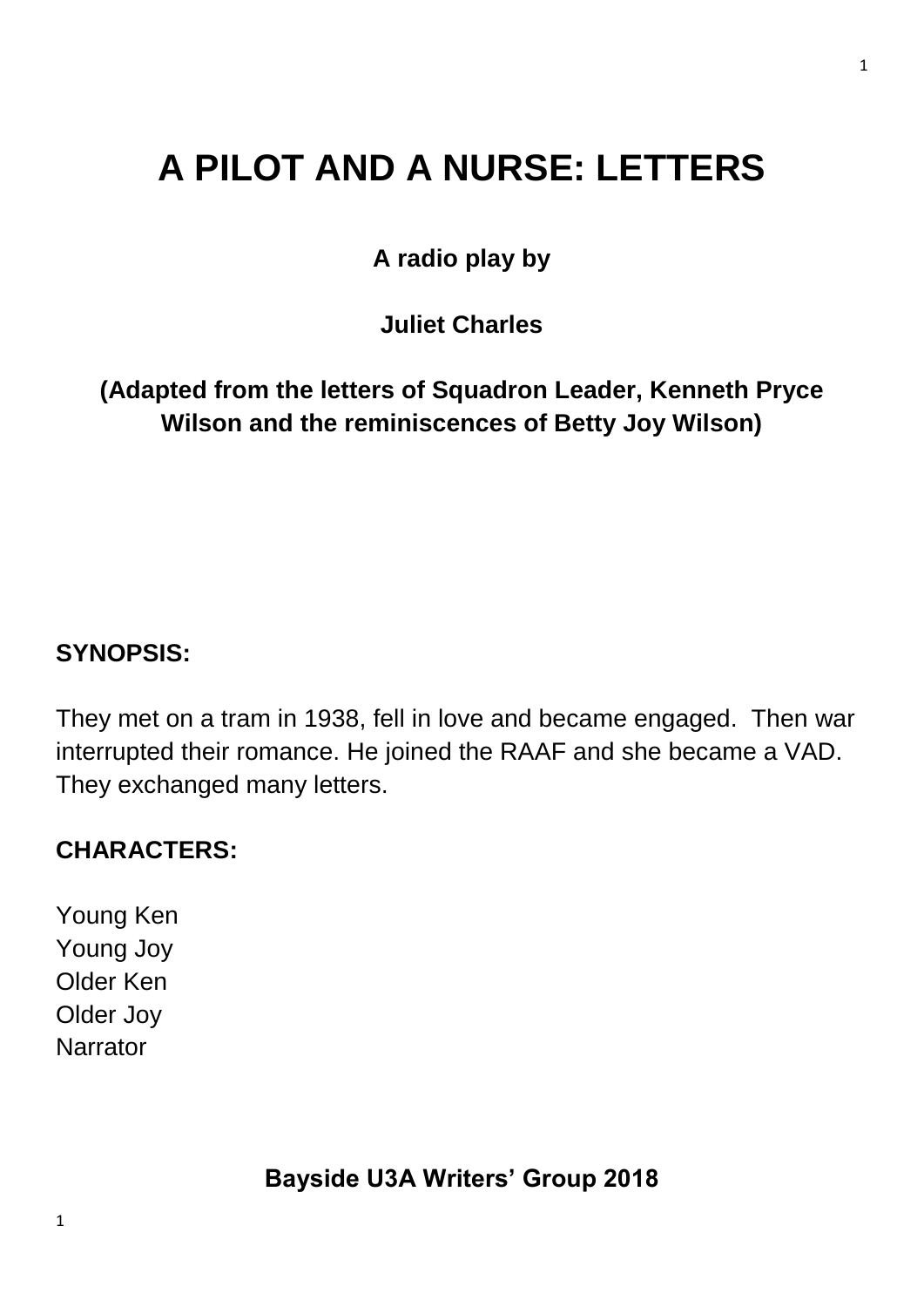## **A PILOT AND A NURSE: LETTERS**

#### **SCENE 1: OLDER JOY AND KEN**

KEN: I first saw you on the tram. JOY: I know – you told me you'd been furtively peering at me for ages. KEN: For weeks. I thought what a gorgeous brunette you were. I used to sneak looks at you while I was supposedly engrossed in my newspaper. Your hair was so thick and glossy - and your face … like Ava Gardner! JOY: Oh Ken! Anyway, I used to look at you too - when you weren't looking. What a handsome man, I thought. That wonderful profile and dark hair. I was quite taken with your moustache too. KEN: Wasn't it lucky that our mutual friend Bessie was on the tram that day? We may never have had the courage to speak to each other. JOY: The way you leapt out of your seat and came towards us! You coughed nervously and Bessie said "Oh, Ken, how are you. This is my friend Joy" KEN: And your dazzling smile – that was the end of me. Such perfect teeth – straight and pearly white. I hung onto that strap and - the rest of the journey was a haze to me. Later I agonized – was my conversation intelligent yet captivating? I hoped my scintillating wit shone

through! (*laughs)*. But one thing I knew. I was already deeply in love with you. That hasn't changed, Joy.

JOY: Oh, so long ago. 1938. We were so in love. Then along came the war.

………………………………………………………………………………………….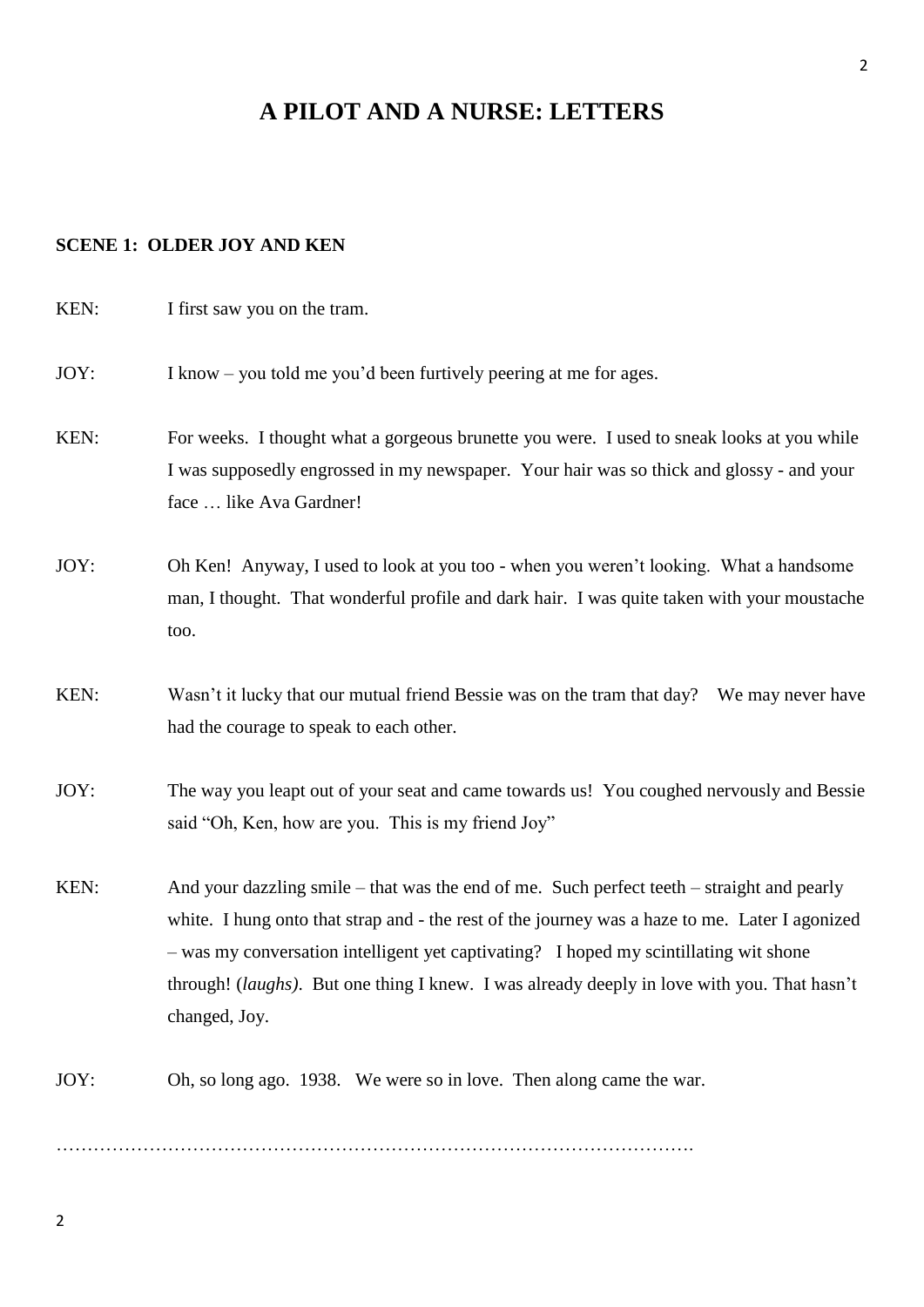#### **AUDIO: BRIEF EXCERPT ('Lilli Marlene' on accordion) TO DENOTE CHANGE OF SCENE**

#### **SCENE 2: OLDER JOY AND KEN**

JOY: I was 21 and engaged to be married. I was eager to offer my services and applied to the Voluntary Aid Detachment (VAD), organised by the St. John Ambulance Association. Training covered first aid and home nursing. On graduation, I was posted to Heidelberg Military Hospital, working first in Medical Records, then the Dental Department - the latter closely affiliated with the plastic surgery unit. The surgeons of each department worked jointly to repair faces smashed in combat. Those poor fellows…..they had to somehow overcome their scarred bodies.

> My fiancé's first posting was to the Middle East; mail was so precious . We wrote heaps of letters.

KEN: When war was declared, I was fired with patriotism and ready to "serve my country". I was accepted into the RAAF. I trained first as a pilot and instructor at Wagga, then attended Officers' School in Somers. I emerged with the rank of Flying Officer and on Good Friday, 10<sup>th</sup> April, 1941, I set sail from Sydney Harbour for my first posting. I left behind my fiancé Joy.

> Many letters depicted the serious side of war – but just as many embraced the humorous and descriptive details of daily life – in the middle East and in Melbourne.

…………………………………………………………………………………………………..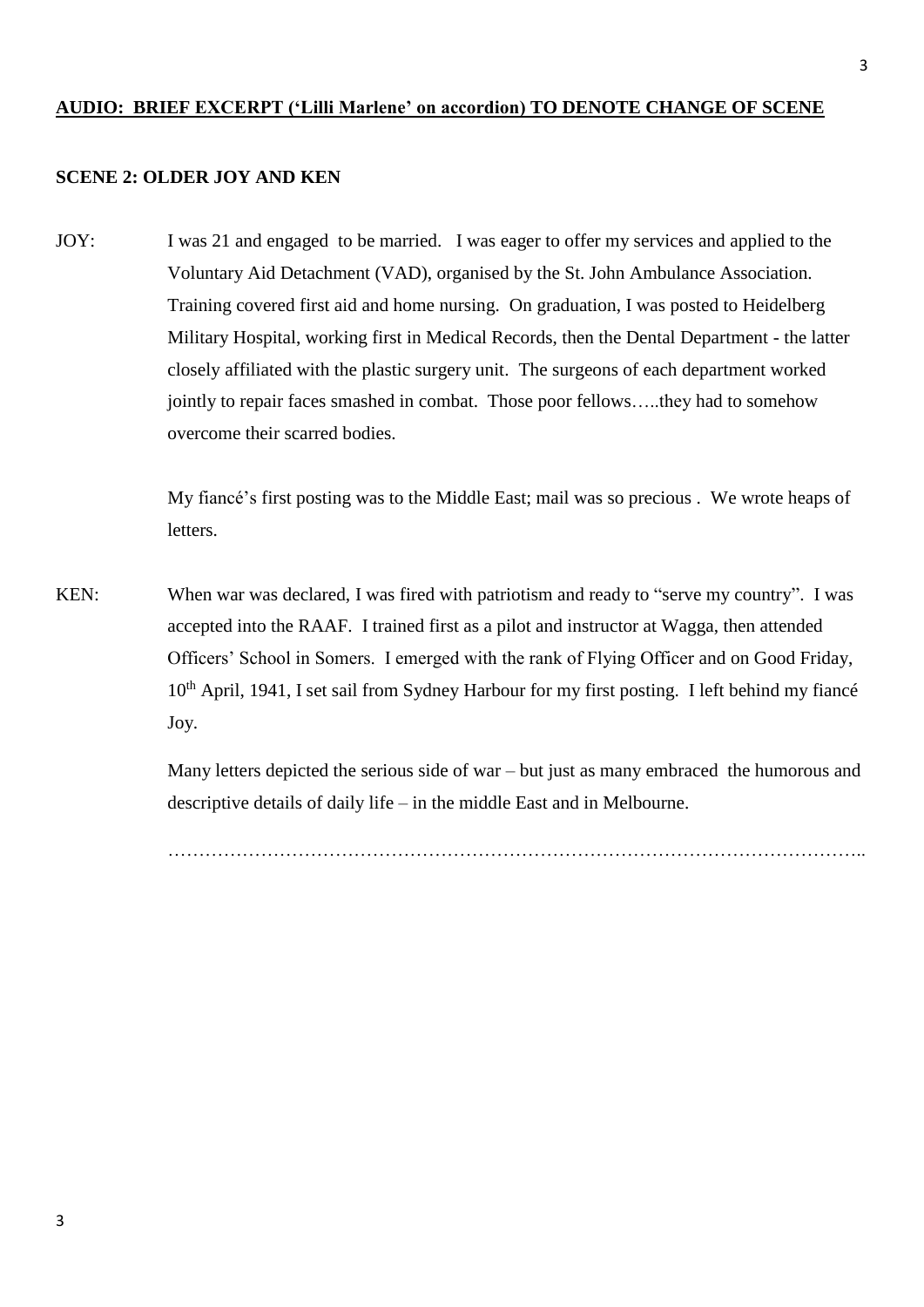#### **SCENE 3: FOR REMAINDER: YOUNG JOY AND KEN**

#### **AUDIO: MUSIC "WHITE CLIFFS OF DOVER"**

NARRATOR: 7<sup>th</sup> May, 1941. Cairo.

#### KEN: Dear Joy

I'm writing this from Cairo where I am spending 48 hours leave after many weeks at sea on the Queen Elizabeth. A number of chaps were sea sick but I appear to have been born a good sailor.

Days at sea followed a monotonous routine. I spent many days censoring letters. We hacked the indiscreet ones to pieces with a pair of scissors until they looked like doilies. It is amazing the foolishness of some of the men. They would have given the whole game away to the enemy if intercepted.

Yesterday I saw the Pyramids. They are colossal and it makes you think when you realise that 4000 years have gone by since they were built. In the evening we went to an Egyptian cabaret and saw the natives dancing. Sinewy writhing of arms, legs and bottoms – but not at all exciting. Everything stops at 12.30 because of the blackout. The natives pester us everywhere – post-cards, fly switches – we just bawl out "aibtaead 'aw arhl!", which means something rude I think.

As I look out of the tent, I can see ships steaming up the canal. The queer part is that you can't see the water but just the hull and funnels moving across the desert. It is like seeing a ship in Sydney road.

I'll be home soon. A holy man from Mecca told me so in the Mosque of the Sultan El Muskara.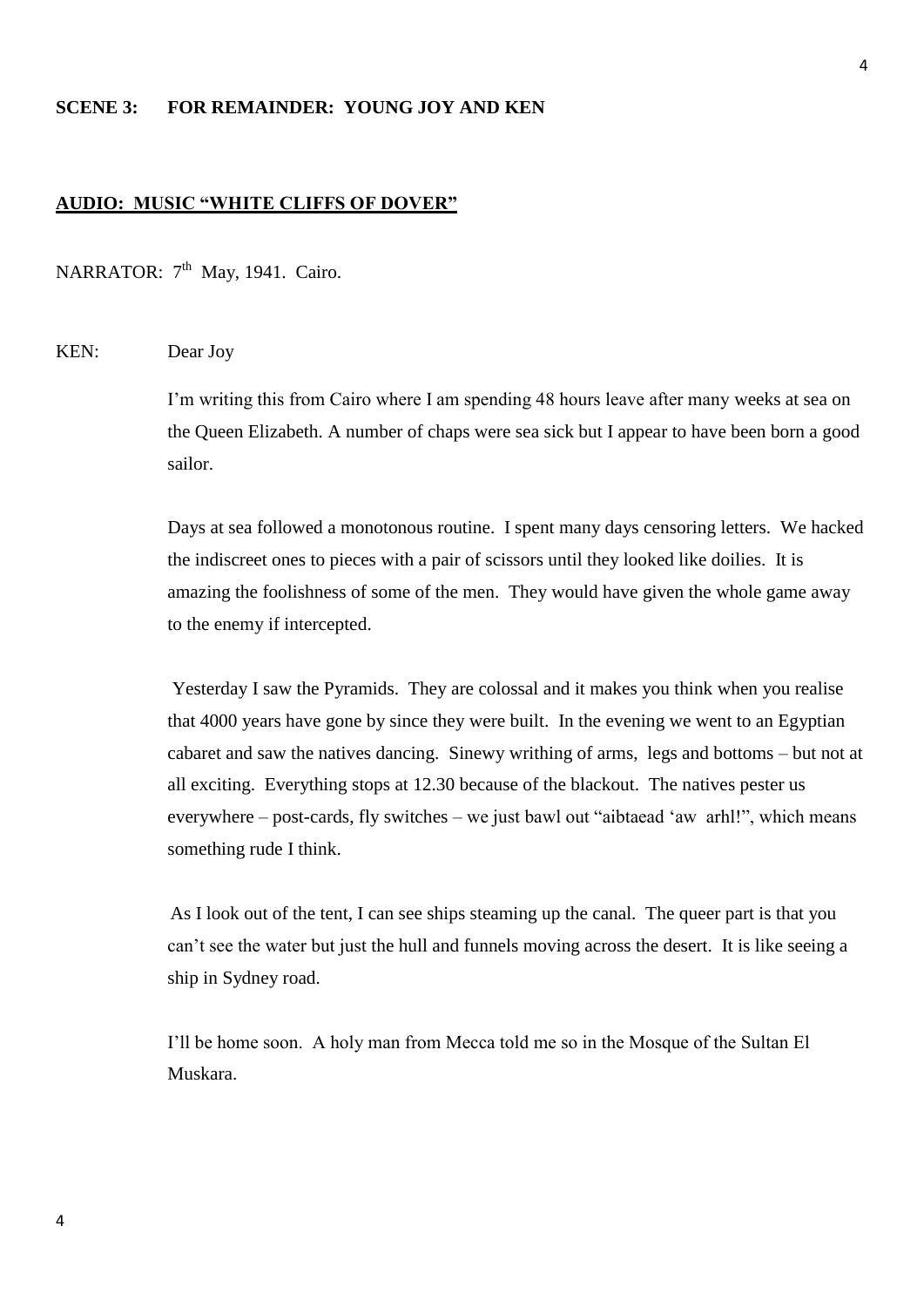Thank you for your wonderful letters. I miss you so much but I am keeping busy and sharing a room with another nurse. We eat in the Mess; oh the food! The diet consists of boiled cabbage, white sauce (on everything) and hearty helpings of dumpling concoctions. So, unfortunately I came out in a batch of boils and was hospitalised briefly. Don't be upset, I'm perfectly alright now. I must fly.

NARRATOR: 30 May, 1941. Ismailia.

KEN: Dear Joy

I'm so relieved you have recovered from your boils! We have started training – Hurricanes and Wellingtons and they look pretty swell. It is terribly hot in Egypt and mostly no work is done between 12 and 4 pm. The temperature the other day was 128 degrees Fahrenheit in the shade – getting warm I thought. I've got a few things for your trousseau. A silk nightgown and dressing gown and some silver doodahs to go with your black gowns.

Today I started my conversion course into Blenheim twin-engined fighter bombers and I am doing cockpit drill and ground subjects again.

#### JOY: Dear Ken

I'm glad your training is going well. After the boils incident I've cut back dramatically on the stodgy food. We nurses save up our minute pay packets and as a treat, catch a taxi to Mollina's Restaurant, where we dine graciously. Papa Mollina treats us to a glass of vermouth. It is a little bit of heaven!

Anyhow, the other night when we arrived back late at the hospital, the main gates were locked and we had to climb under the fence. One girl got stuck and when we tried to pull her through we made so much din that all the lights came up. We escaped to our rooms, leapt into bed fully dressed, (apart from our hats) and feigned sleep. Torches were flashed upon our faces, but fortunately we got away with this deception. It has certainly cured us of overstaying our leave passes.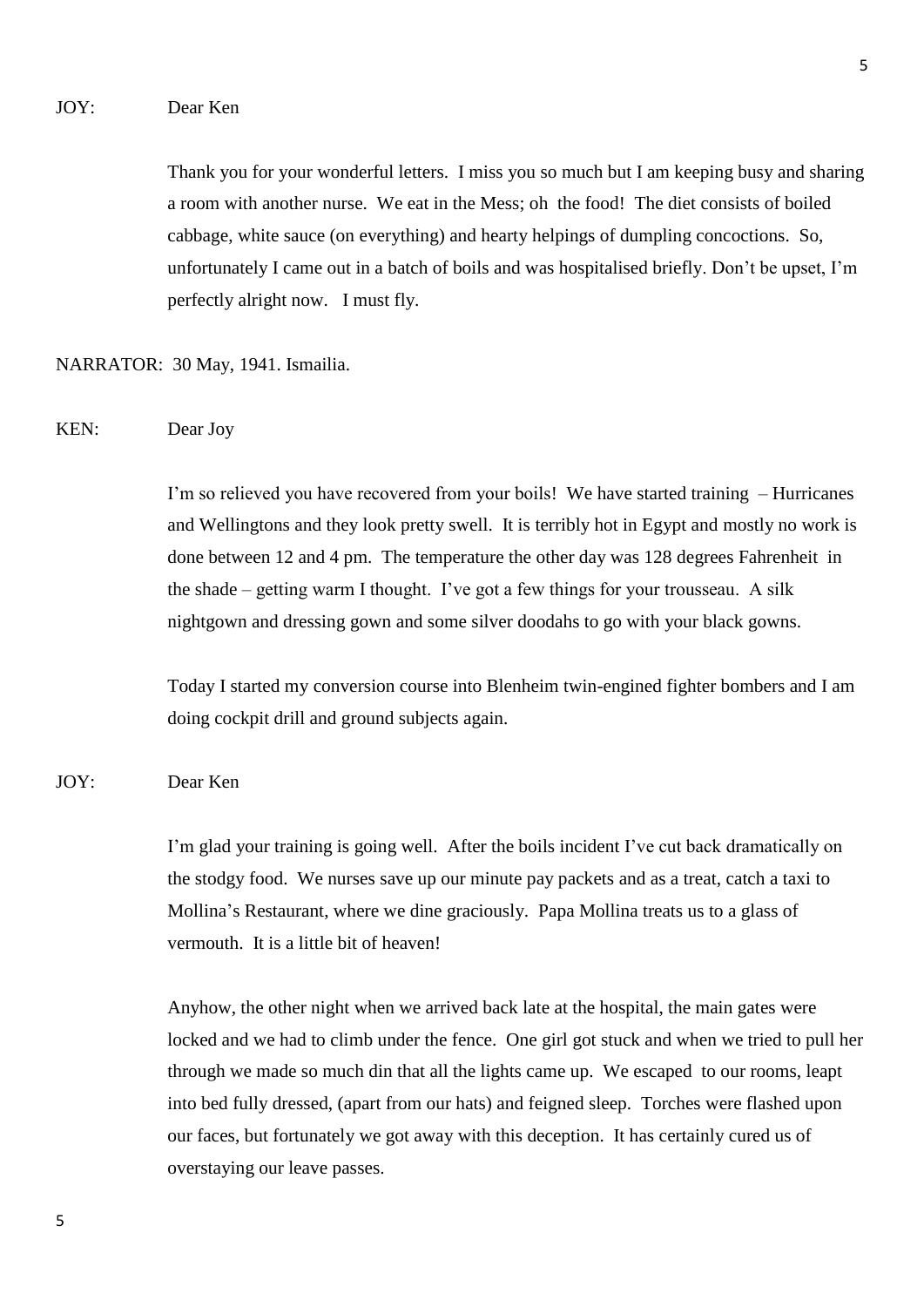#### KEN: Dear Joy

Please forgive me if this letter is not very long but I am so tired that writing is an effort. We have been training and I've been getting up at 4.30 am. The flying is strenuous and we do about 4 hours a day in terrific heat, although this morning I watched the sun come up from 3000 feet over the desert where we were practising formation flying. It was a beautiful sight and down below was the biblical land of Goshen – green fields irrigated with canals and the old blinded buffalo treading round the water wheel as it was 2000 years ago

JOY: My darling Ken

Your long-awaited mail arrived today which made me very happy; no wonder you are so tired.

We had a big drama yesterday. You will remember "Bluey" – the soldier who had been at the front and arrived at Heidelberg with a smashed face. The plastic and dental surgeons had worked together for months to rebuild his features. This involved skin grafts – flesh grown from arm to face to provide sufficient tissue to mould his face. Finally, after painstaking and meticulous work, they were immensely proud of Bluey's new face; not perfect but as good as it could ever be.

Well, a high-ranking American plastic surgeon visiting Melbourne was keen to see the results achieved by the brilliant team of surgeons. Bluey's new face of course, was the perfect example.

Bluey, you'll remember, was a hot-headed young Aussie - a complete larrikin. Anyway, just prior to the American's visit, Bluey and another soldier went on a drinking binge and had a huge fight. When Bluey was presented to the American surgeon everyone had a dreadful shock. The new face was shattered and he sported a black eye and a myriad of other injuries.

Our Heidelberg team was absolutely horrified, as was of course their visitor. This was one of our worst days………...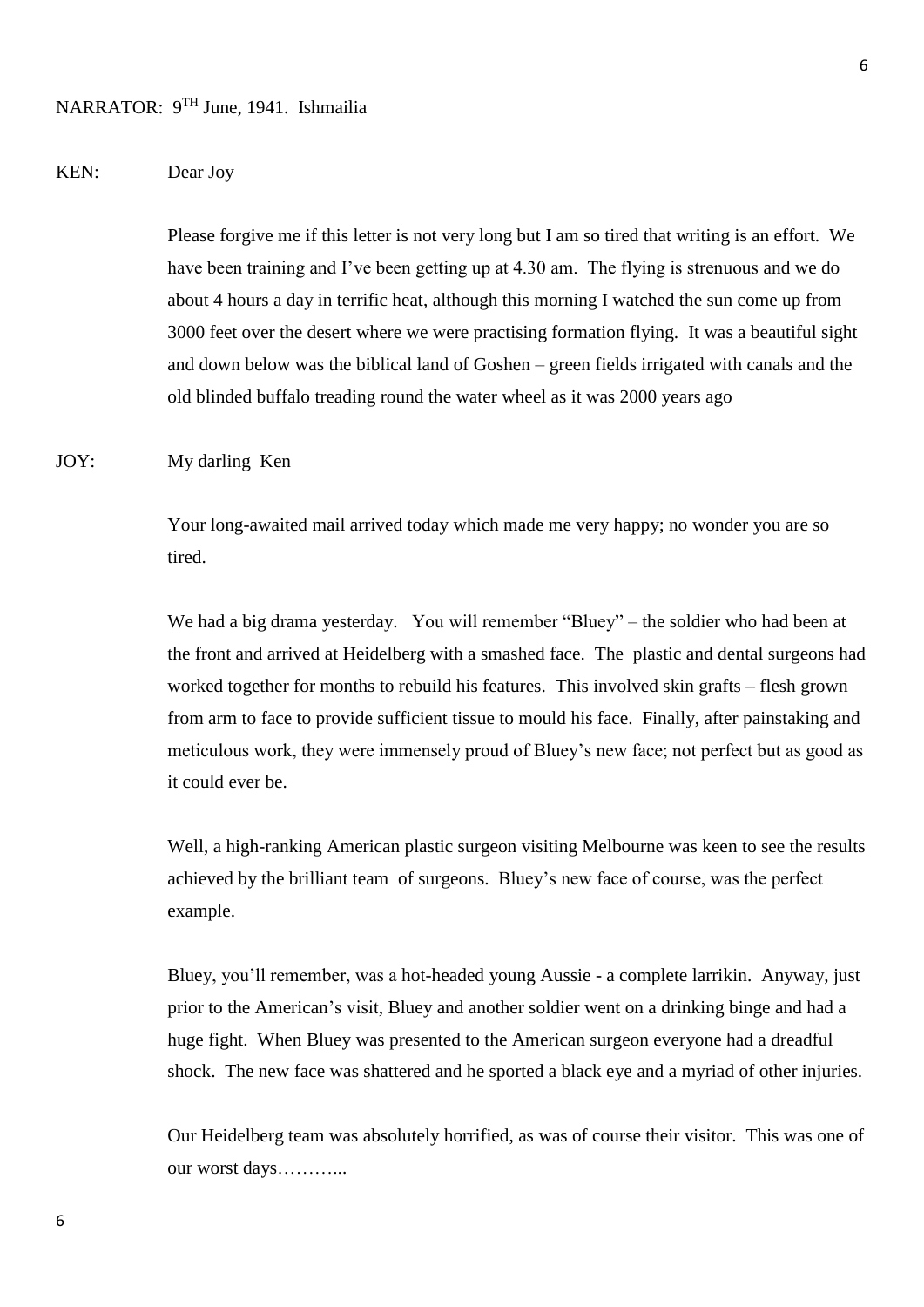#### KEN: Dear Joy

I was overjoyed to receive a heap of letters today. How awful about Bluey!

Today I went with the Officers of the Mess to a Bedouin feast arranged by the Chief of the Palestine Police in our honour.

The Sheikh was a nice chap of about 30 odd. We had coffee and smoked the Hubble Bubble pipe where the smoke is drawn through water. It is a jolly good smoke too if you can forget who may have been using it last.

What a dinner! There were chickens, pigeons stuffed with olives and nuts, three whole roast lambs stuffed with rice, stews, savouries, beans, tomatoes and cucumber. No knives or forks - you hop in with both hands and tear off lumps of meat and thrust it into the mouth with the right hand. You squeeze the juice out of rice till it is tight ball and then flip it into the trap with a neat flick of the thumb. We also had glasses of cold water, which unfortunately swelled the rice and made me feel like a poisoned pup.

My eyes were filmed over and I was breathing hard with every button on my pants undone when we had finished. We belched happily all the time, which is the expected. etiquette. After mountains of fruit, we had a rest and a smoke and came home and had tea! And I am hungry now at 10 pm.

JOY: Dear Ken

You made me laugh at your description of the Bedouin Feast! But I just received your letter from Iraq where you talked about flying 550 miles in three hours from Palestine, following the pipeline. And it was the worst trip you've been on – how awful. And fancy you having 270 hours flying up! I was so glad to hear you are flying confidently, but I do worry about you…………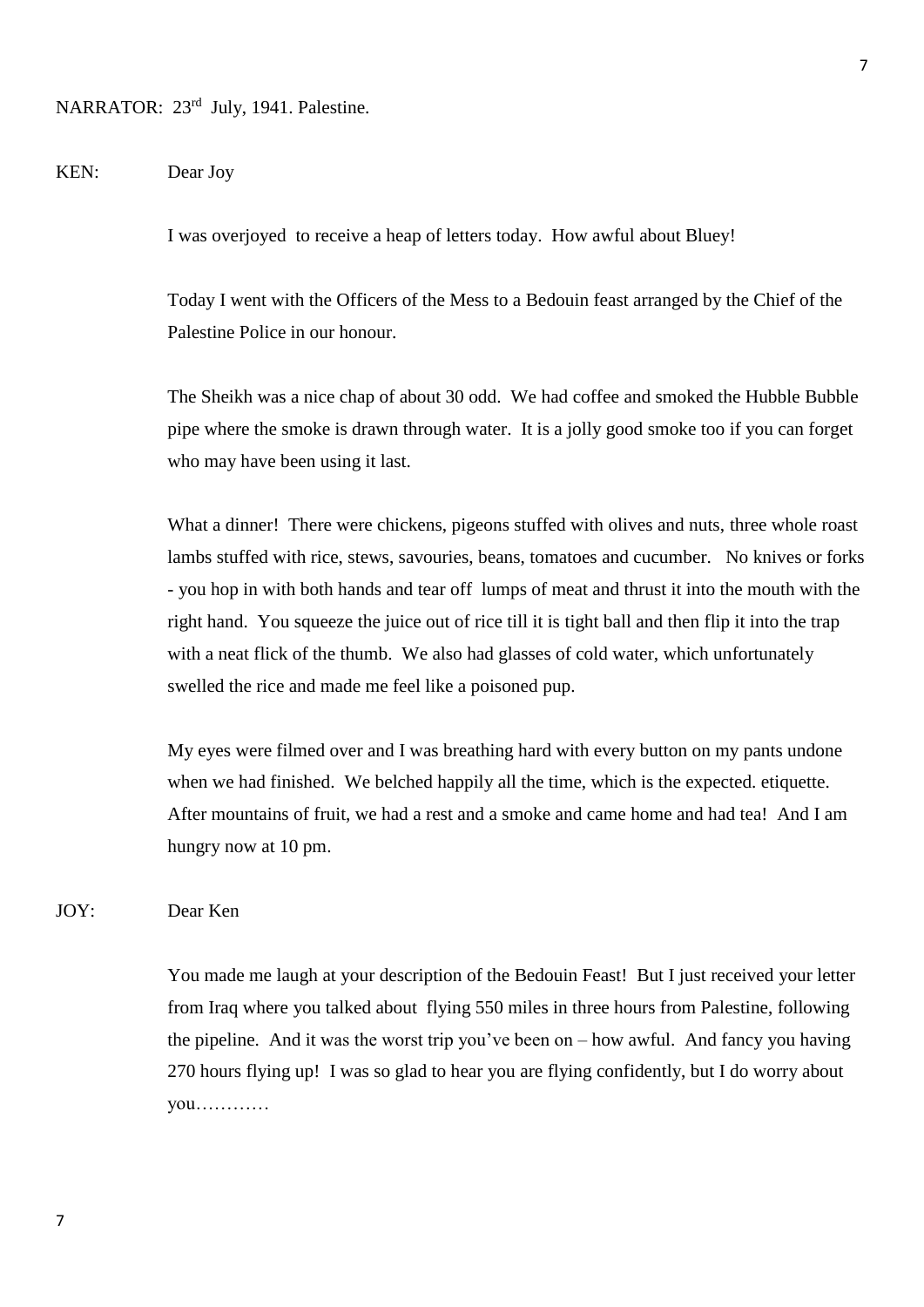NARRATOR: 8<sup>th</sup> September, 1941. Iraq.

#### KEN Dear Joy

We are stationed in Iraq at present, near the Russian and Turkish frontier. Just returned from a victory flight over the principal towns. There were 36 planes in all – a wonderful sight from the air to see dozens of them in tiers all over the sky, flying in regular formation. It is dreadfully hard work for the pilot, as he needs the strength of ten, and a hundred eyes. The passage of so many machines through the air makes it very rough and full of fierce, contrary currents and as I was at the end, I got the lot.

It's good to know that I'm doing something real at last in helping drive the enemy out of Africa.

JOY Dear Ken

I'm so proud of you and trust you'll stay safe. Well, there are certainly all types in Heidelberg! I was very amused by my colleague, Beryl the other day. The dentist told the patient "now, spit". Beryl said to me later in her very superior voice "I thought Captain Jones should have said "please expectorate – not SPIT".

The class system is alive and well here. An incident in the dental surgery made me quite angry. Captain Smith said to a little army Private, "now what do you do in civilian life, my good man"? The almost inarticulate little fellow said "I work in the railways sir". "Oh", said the Captain, "in that case you'd know my father-in-law, Sir Henry Collins." "Oh, I don't actually know him sir, but I've heard of him".

Oh Ken, we went to a wonderful concert at the Palais the other night. One Vera Lynn song made me weep, as I thought of us, when we met, and our love, interrupted by this horrible war.